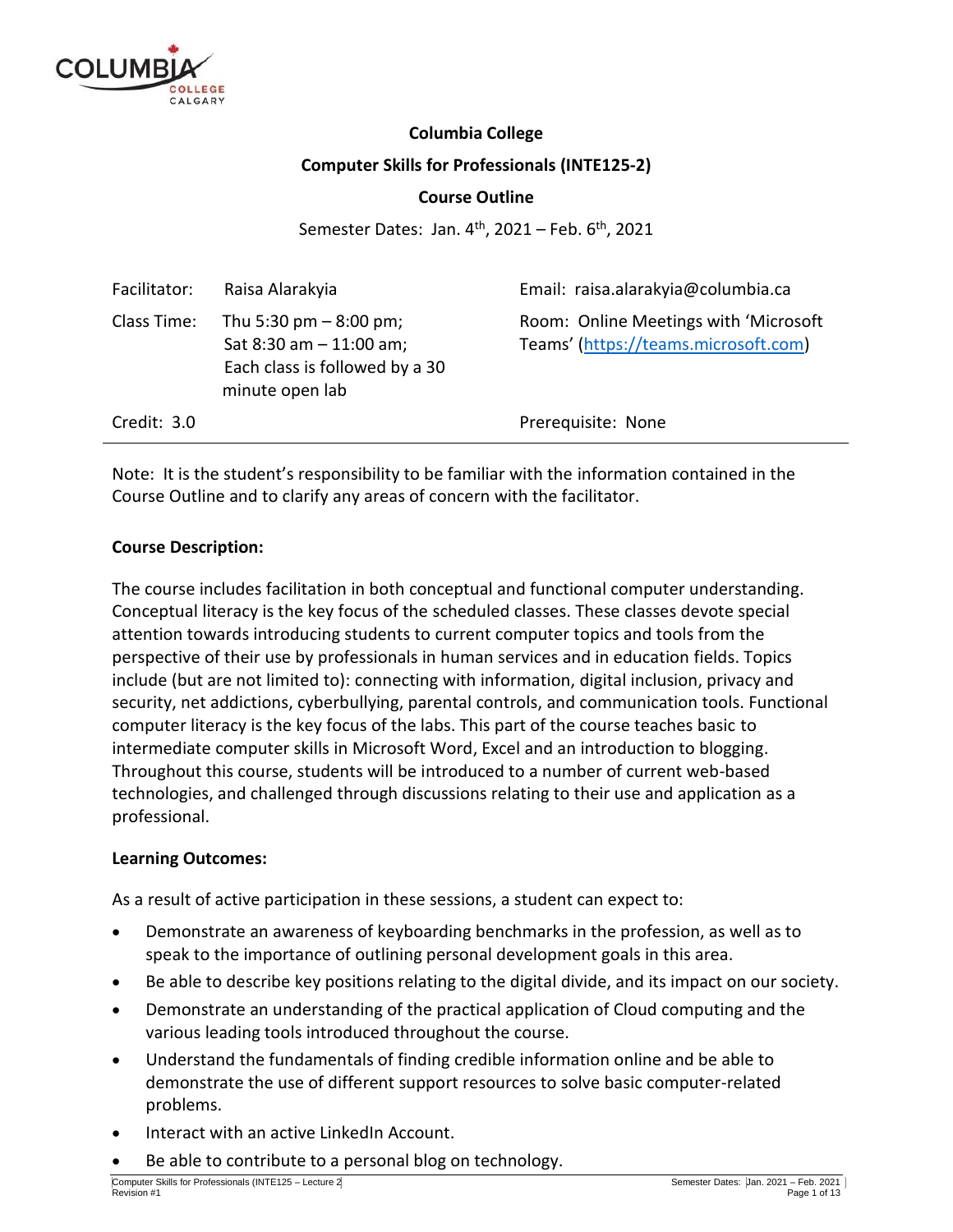- Understand the basics of computer security, and be able to discuss preventative and corrective solutions to security-related problems.
- Demonstrate a foundational understanding of Net Addictions, Cyberbullying, and Parental Controls and be able to point to online resources accordingly.
- Use Microsoft Word, Excel, Powerpoint, OneNote, Teams and other related software for regular applications.

## **Course Format:**

This course will be delivered as a combination of online synchronous classes through the use of Microsoft Teams meetings, as well as a number of online asynchronous learning activities and computer labs. Where possible, the course will use a variety of teaching/learning methods including discussion, personal reflection, experiential exercises, student presentations, group activities and especially case studies. Our faculty aim to create a learning environment where the learner is actively engaged in inquiry, critical thinking and problem solving. The virtual classroom is intended to provide you with a place where you can learn with and from others in a cooperative and collaborative manner.

You are expected to take a very active part in class discussions and take responsibility for your own learning. Be a positive and co-operative team member. Columbia College uses a facilitation model of instruction where the facilitator's role is to facilitate your learning. The expectation is that you will come to class prepared with pre-class homework completed. Your facilitator will engage you in activities that are based on your completed homework and readings. Your enthusiastic and positive approach in the classroom will create an atmosphere that will help every student develop the knowledge, skills and attitudes that are needed for success.

How you conduct yourself in our classes will, to a large extent, mirror your conduct in society and your future work site. For example, if you have a tendency to ask questions, challenge the ideas of others in a respectful manner, draw out the best from your colleagues, and encourage both group development and task accomplishment in this class, it is likely you will do the same at work. A high level of student involvement and developing professionalism is expected in the classroom as you work towards your goal.

## **Required Textbooks and Equipment:**

- Office 365 Student Account
- LinkedIn Account
- Microsoft Educator Community Account
- SIMnet Online Access; Assigned online Video Cases / Tutorials and e-Readings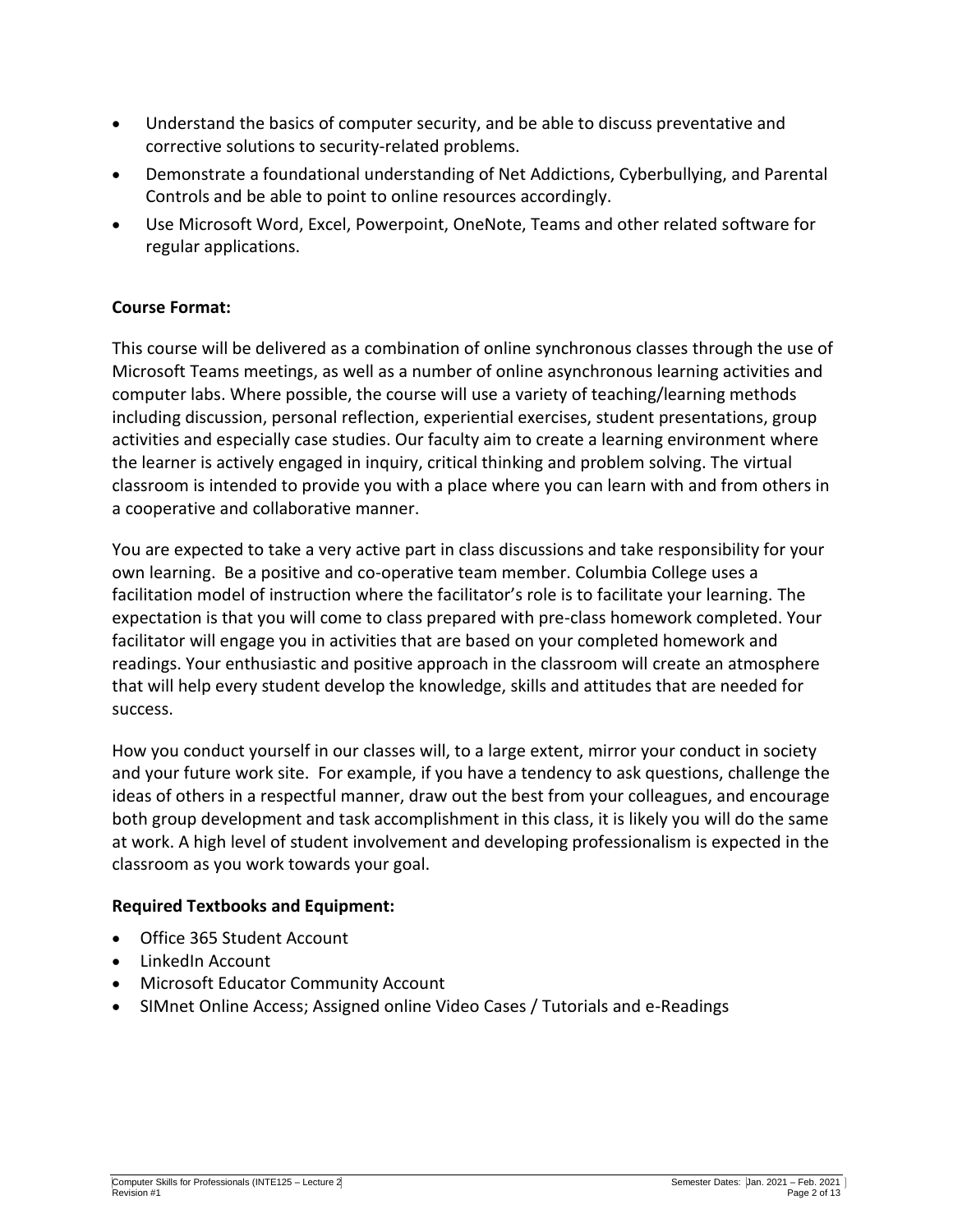## **Homework Assignment Due for the First Class:**

- Read this syllabus and prepare to discuss in class
- Login to the INTE125 Moodle course page at [https://portal.columbia.ab.ca](https://portal.columbia.ab.ca/) and complete all of the pre-work activities for Class 1

## **Evaluation - Assessment of Student Performance:**

The final grade in the course will be based on the following elements. Wherever possible facilitators will use rubrics to assess your performance and offer feedback. To receive credit for this course, you must successfully complete all of the computer labs, as well as submit all of the Technology Journals.

| <b>Title of Assignment/Examination</b>                             | Due Date    | Weight |
|--------------------------------------------------------------------|-------------|--------|
| Professional e-Portfolio                                           | Class 10    | 35%    |
| <b>Student Technology Blog (continuous</b><br>throughout semester) | Class 10    | 35%    |
| <b>Pre-Class SIMNet Activities</b>                                 | Classes 2-8 | 10%    |
| Microsoft Word and Microsoft Excel Projects                        | Classes 4-9 | 20%    |

## **Grading:**

Grades for each component will be added together at the end of the semester. The final total will be translated to the Columbia College's 4.0 grading scale as follows:

*Marking and Grading Conversion:*

| <b>Description</b> | <b>Letter Grade</b> | <b>Grade Points</b> |     | <b>Percentage Scale</b> |
|--------------------|---------------------|---------------------|-----|-------------------------|
|                    | $A+$                | 4.0                 | 100 | 95                      |
| Excellent          | A                   | 4.0                 | 94  | 90                      |
|                    | A-                  | 3.7                 | 89  | 85                      |
|                    | B+                  | 3.3                 | 84  | 80                      |
| Good               | B                   | 3.0                 | 79  | 75                      |
|                    | <b>B-</b>           | 2.7                 | 74  | 70                      |
|                    | $C+$                | 2.3                 | 69  | 65                      |
| Satisfactory       | C                   | 2.0                 | 64  | 60                      |
|                    | $C-$                | 1.7                 | 59  | 55                      |
| Poor               | D                   | 1.0                 | 54  | 50                      |
| Failure            | F                   | 0.0                 | 49  | 0                       |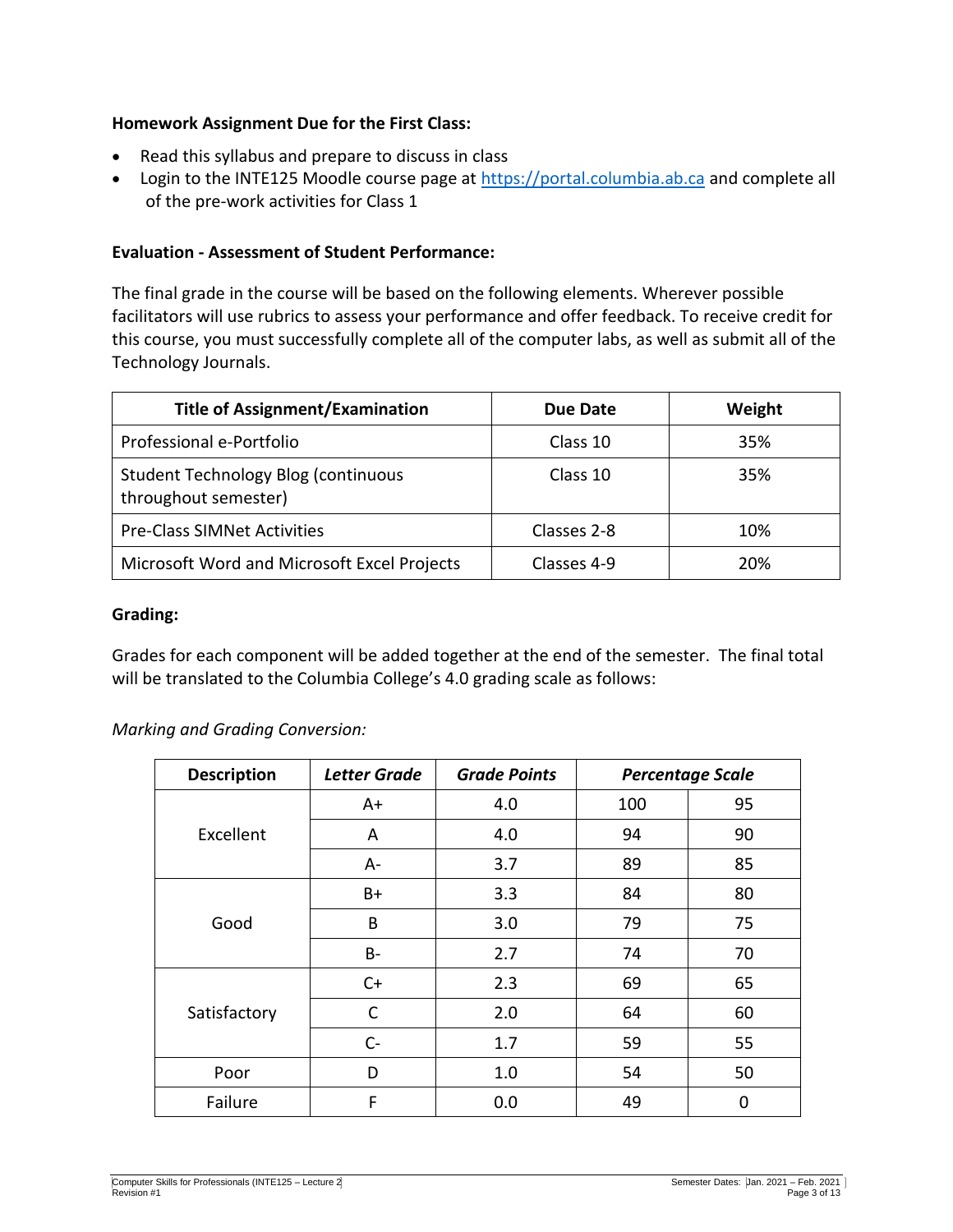Note: The mastery learning level for this course is 70%. Students need to obtain 70% or greater in order to receive credit for this course. Students will be able to repeat make-up labs in order to obtain the mastery learning level.

## **Submission and Completion of Assignments:**

You are expected to submit assignments by the due date. Any late assignments may be assessed a marking penalty of 5%. If you are unable to submit an assignment on the due date, you must request an extension **before** the due date by filling out an *Application for Assignment Extension form (SSPP-F012)* that is to be submitted to the Department Chair for approval. This form is available on Columbia's website, Bldg. 802 – Main Office and from Department Chairs.

## **Attendance Requirements:**

Columbia College believes that students are committed to their program and learning experiences. However, it is understood that there are times when students may be absent. Any absences can be viewed as a potentially serious disruption of the learning process and necessary achievement of the learning objectives. Being late is also considered unacceptable as it interferes with the learning opportunities of others. Unavoidable absences or lateness must be reported to the course facilitator in advance. Please refer to Columbia College's *Attendance Policy and Regulations (ADM-P151)* for detailed information on Attendance Requirements.

## **Academic Integrity:**

Academic dishonesty is a serious offence and can result in suspension or expulsion from Columbia College.

There is no tolerance for academic dishonesty and any student caught plagiarizing is subject to serious sanctions as outlined in the *Student Code of Conduct Policy (ADM-P229)*. Students are encouraged to familiarize themselves with this policy and avoid any behavior that could possibly be seen as cheating, plagiarizing, misrepresenting, or putting into question the integrity of one's academic work.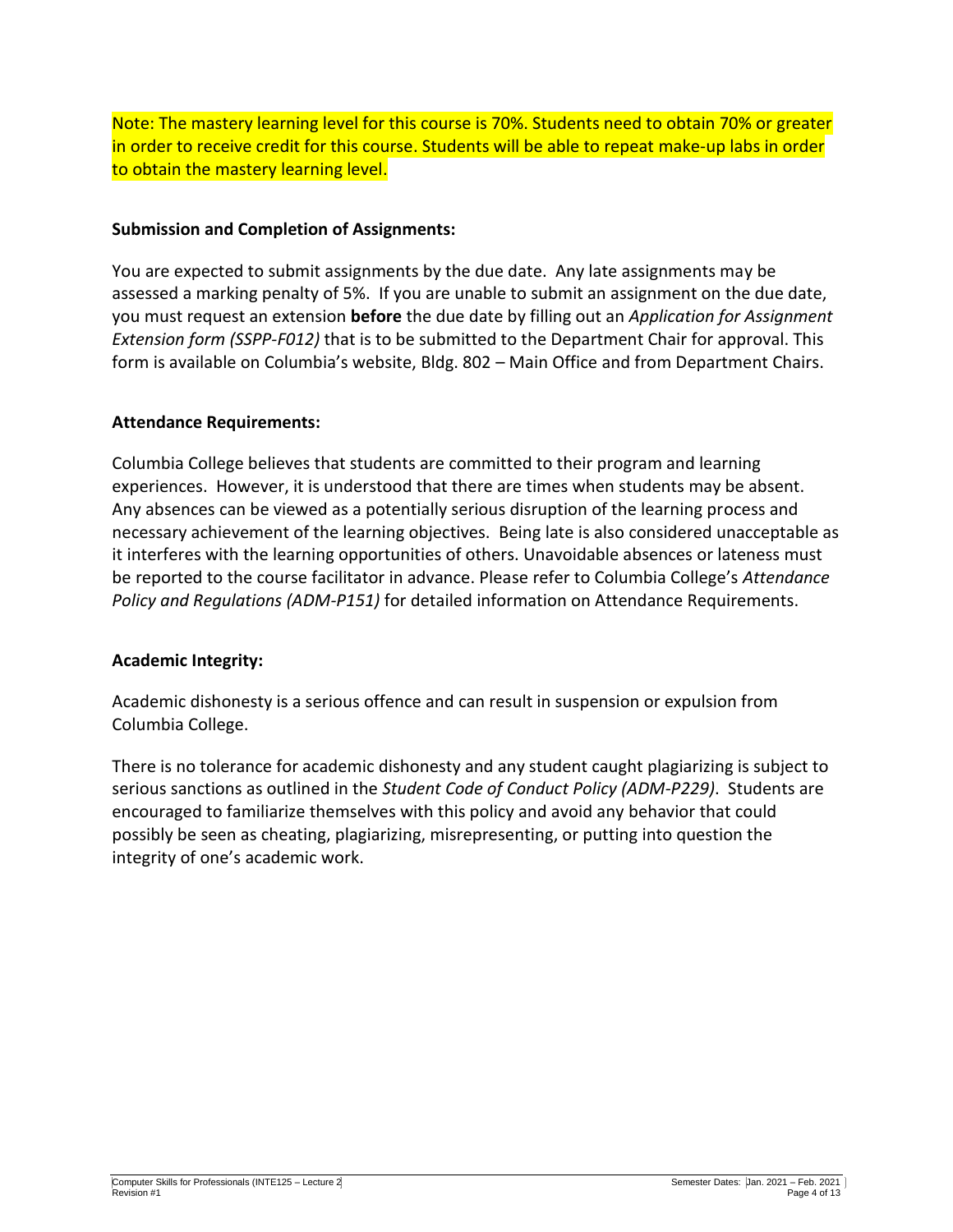## **Student Conduct:**

It is the responsibility of each student to uphold the expectations and responsibilities outlined in the *Student Code of Conduct Policy (ADM-P229)* and any additional requirements established by your program.

Generally, each student will:

- be respectful and courteous toward others;
- demonstrate appropriate and supportive communication skills, and coach, assist, advise and otherwise support other students in their studies;
- manage any personal stress and conflict in a positive and resourceful manner, and assist others to do the same;
- be dressed in a manner appropriate for their workplace or learning environment, as established by the program;
- conduct themselves in a professional manner with regard to their communication with others and their behavior in class;
- conduct themselves with academic integrity in all of their learning activities, tests, exams, and assignments
- keep up with day-to-day classroom and course expectations.

## **Important Dates:**

| <b>Description</b>                               | Date                                                                                                                   |
|--------------------------------------------------|------------------------------------------------------------------------------------------------------------------------|
| Last to add/drop courses                         | 5 school operating days from the start of the<br>semester OR before the third scheduled class,<br>whichever is greater |
| Last day to withdraw without academic<br>penalty | 50% or less of the semester has been completed                                                                         |

## **Appeals:**

Please refer to the *[Student Appeal Policy \(ADM-P177\)](https://www.columbia.ab.ca/wp-content/uploads/2016/12/Student-Appeal-Policy-Adm-P177.pdf)*.

## **Students with Temporary or Permanent Disabilities:**

Students with temporary or permanent disabilities may apply for accommodations. To be considered for an accommodation, a student must register with Columbia College's Disability Services by making an appointment with a Disability Services Advisor – Main Office – Bldg. 802 or emailing [accessibilityservices@columbia.ca.](mailto:accessibilityservices@columbia.ca) The Department Chair or facilitator is not able to provide you with any accommodations without you taking this step. Please refer to Columbia College's website to review *the Accommodation Policy and Handbook (ADM-P188)*.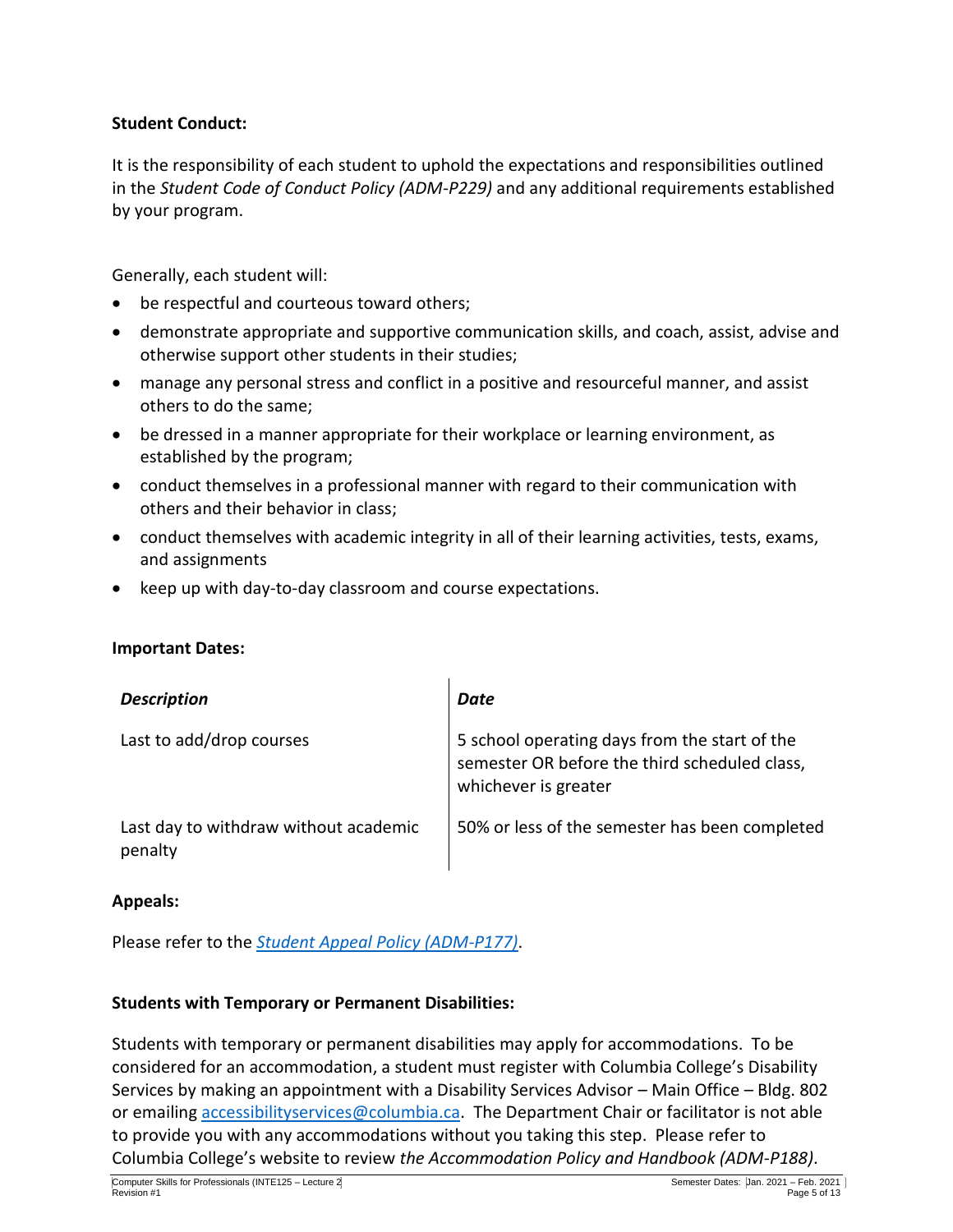## **Student Support:**

Students should be aware that Life Coaching, Career and Disability Services, and Student Support Services (i.e. tutoring, academic strategists, etc.) are provided by Columbia College. Inquire how to request these services at the Main Office in building 802. It is the student's responsibility to discuss their specific learning needs with the appropriate service provider.

Call Student LifeWorks toll-free, any time: 1-877-418-1537

You can also visit [www.lifeworks.com](http://www.lifeworks.com/)

(username: Columbia College; password: LifeWorks).

## **Class Schedule/Overview:**

Please note that this schedule is subject to change. Any changes or cancellations will be emailed to you. It is your responsibility to check the email address you have given to the school on a daily basis for any messages from the Department Chair/designate, facilitator or College Administration. It is the student's responsibility to be familiar with the information contained in the Course Outline and to clarify any areas of concern with the facilitator.

| <b>Class Number</b> | <b>Class Topics</b>                      | <b>Computer Labs</b>                                                                                                  |
|---------------------|------------------------------------------|-----------------------------------------------------------------------------------------------------------------------|
| Class 1             | Connectivism and<br>Digital Divide       | No Labs / SimNet Activities Scheduled                                                                                 |
| Class <sub>2</sub>  | <b>Online Learning</b><br>Resources      | <b>Lessons / Daily Test:</b><br><b>Office Essential Skills</b>                                                        |
| Class <sub>3</sub>  | RSS Feeds, Blogs, and<br><b>Podcasts</b> | <b>Lessons / Daily Test:</b><br>Word Lab 1                                                                            |
| Class 4             | Presentation and<br><b>Imaging Tools</b> | <b>Computer Project:</b><br>Word 2019 Skills Approach - Ch 1 Fix It 1.6<br><b>Lessons / Daily Test:</b><br>Word Lab 2 |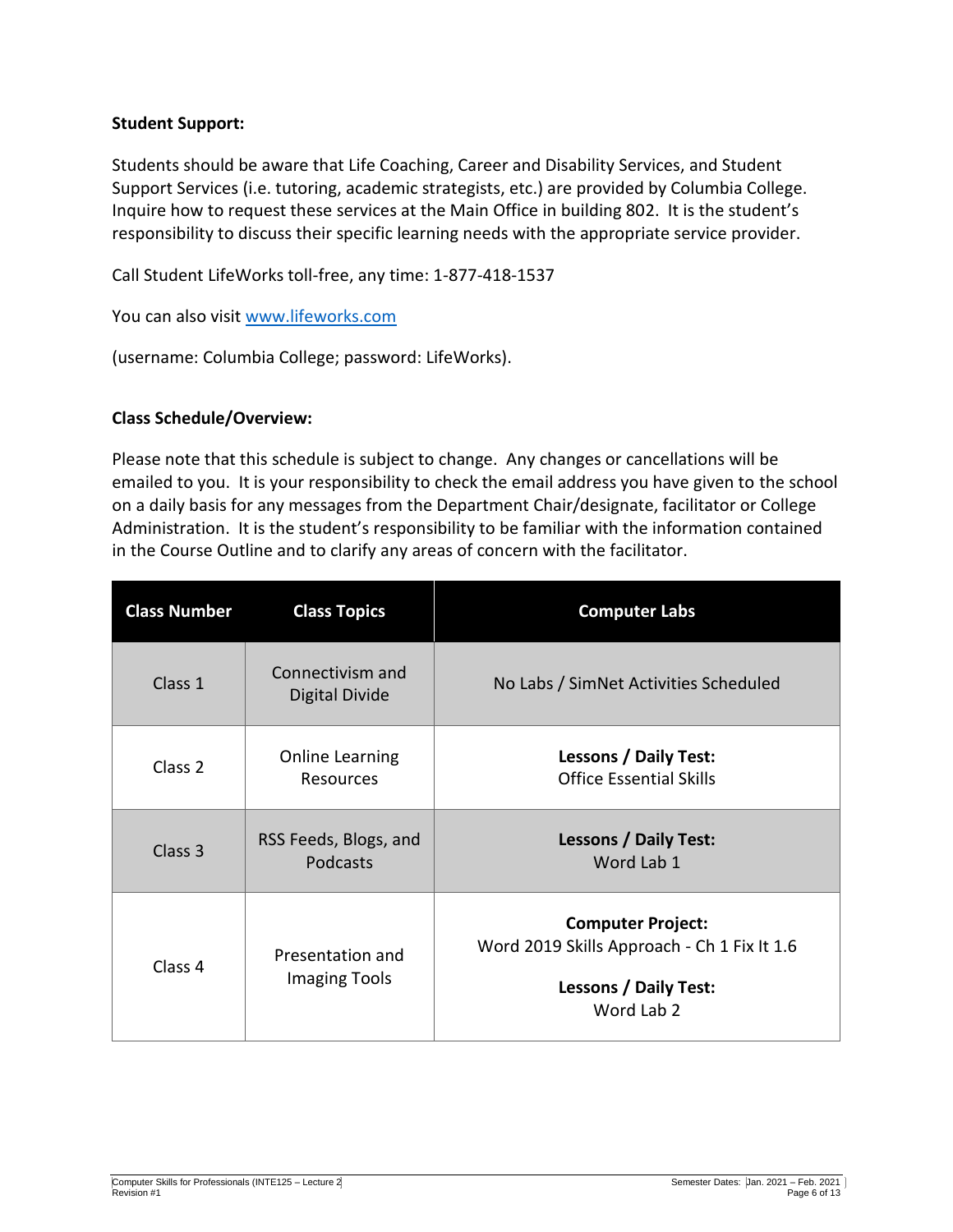| Class <sub>5</sub> | <b>Social Networking</b><br>Tools / ePortfolio<br>review (Wix) | <b>Computer Project:</b><br>Word 2019 Skills Approach - Ch 2 Fix It 2.6<br><b>Lessons / Daily Test:</b><br>Word Lab 3                  |
|--------------------|----------------------------------------------------------------|----------------------------------------------------------------------------------------------------------------------------------------|
| Class <sub>6</sub> | OneNote, FindTime<br>and Other<br><b>Organization Tools</b>    | <b>Computer Project:</b><br>Word 2019 Skills Approach - Ch 3 Fix It 3.6<br><b>Lessons / Daily Test:</b><br>Excel Lab 1                 |
| Class <sub>7</sub> | <b>Inclusive Technology</b>                                    | <b>Computer Project:</b><br>Excel 2019 Skills Approach - Ch 1 Challenge<br>Yourself 1.4<br><b>Lessons / Daily Test:</b><br>Excel Lab 2 |
| Class 8            | Presentations                                                  | <b>Computer Project:</b><br>Excel 2019 Skills Approach - Ch 2 Challenge<br>Yourself 2.4<br><b>Lessons / Daily Test:</b><br>Excel Lab 3 |
| Class <sub>9</sub> | Security, Privacy and<br>Cyber-Bullying                        | Excel 2019 Skills Approach - Ch 3 Challenge<br>Yourself 3.3                                                                            |
| Class 10           | Presentations and<br>Open Labs                                 |                                                                                                                                        |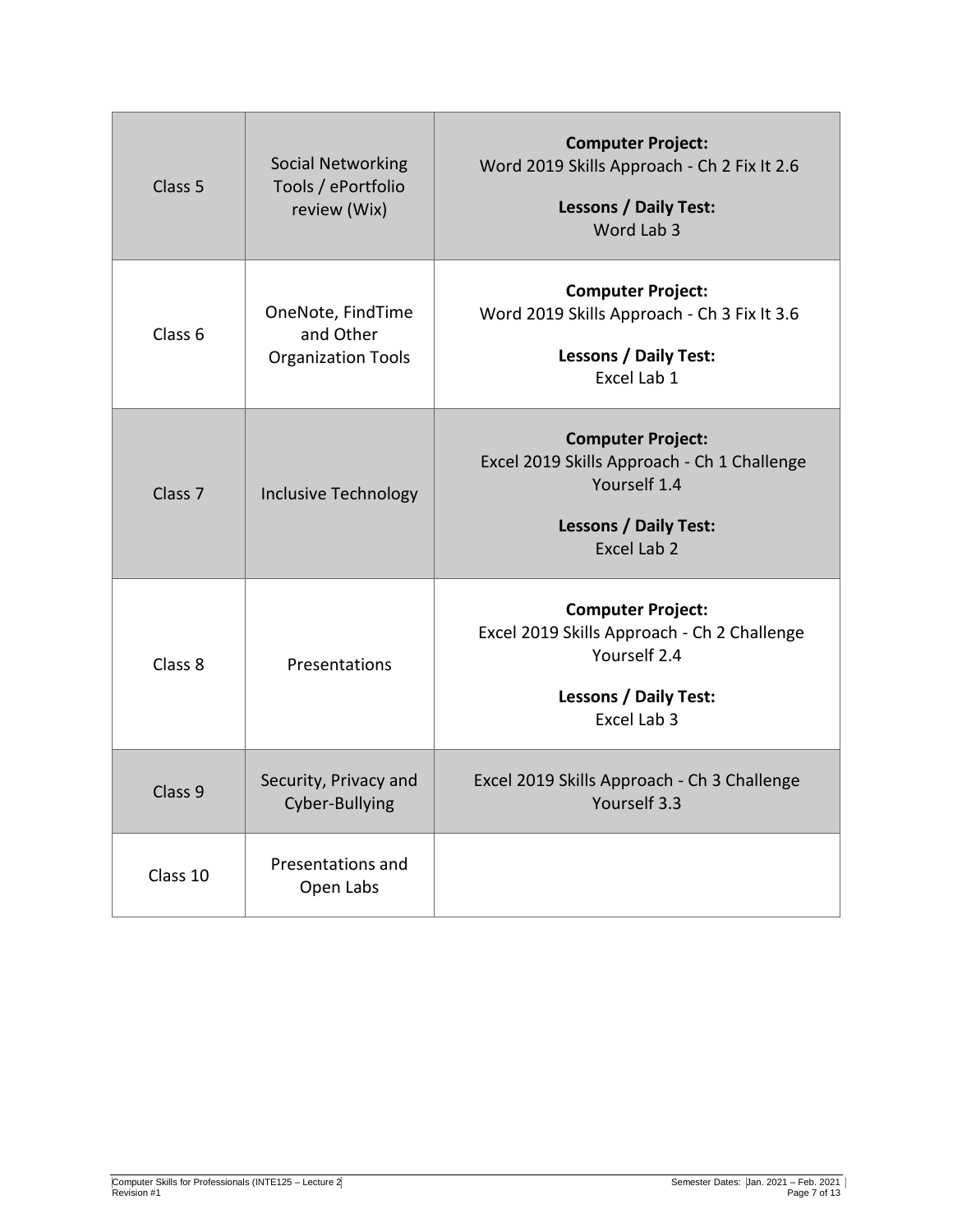## **Student ePortfolio**

#### **Due Date: Class 10 at 11:59 pm**

#### **Weight: 35%**

Students are to create a professional looking ePortfolio on their own website.

#### **Purpose of an ePortfolio**

The Purpose of an ePortfolio is to make a connection between the activities you are interacting with as a student, the experiences you are collecting, and the skills and behaviours that you are developing as a result. Students should continually reflect and look inward at each project, assignment, and academic experience to understand how these activities are providing a very real contribution to transparent skills and behaviours that will lead to their success in their careers. Lead to an increase in their professional currency.

Employers have often expressed concern in the skill or behaviour gaps in students (and even long-term employees) in some of the key professional behaviours that are fundamental to a strong, productive employee. These behaviours - often called soft skills - are often harder to accurately measure and assess than other skills, but are fundamental and key behaviours that lead to either success and upward advancement, or being let go from one's job. Consider the following quote:

# **85% of employees who lose their jobs, are let go due to a lack of professionalism, as opposed to a lack of hard skills**

Columbia College has outlined the following 12 professional behaviour categories:

- Professional Approach
- Teamwork
- Communication
- Conflict Management
- Self-Concept
- Life-Long Learning
- Problem Solving
- Innovation
- Organization
- Stress Management
- Leadership
- Performance

Review the ['Professional Behaviours'](https://www.columbia.ab.ca/wp-content/uploads/2020/04/Professional-Behaviours-ADM-P276-2.pdf) document for further description and review of each of these areas.

#### **Key Parts to an ePortfolio**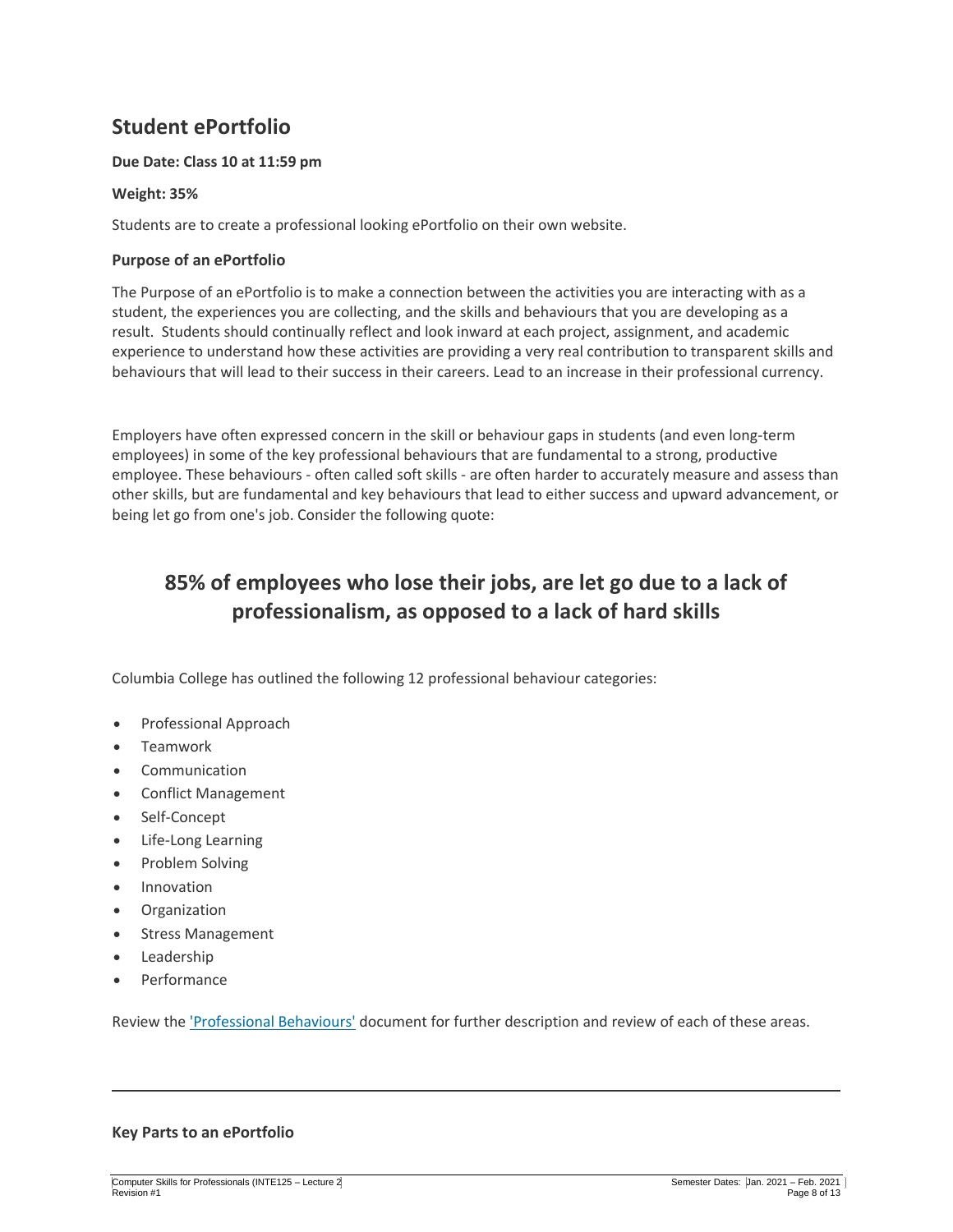#### **About Me**

This is a quick introduction to who you are and your core values. It's designed to be short, and mirror the concept of an 'elevator pitch'. Your elevator pitch is what you'd tell a stranger (perhaps a potential employer) about yourself in the time that it would take to ride in an elevator. So, short and sweet, and memorable. Here's a good resource to start developing your 'Elevator Pitch':

[How to give a good elevator pitch -](https://www.indeed.com/career-advice/interviewing/how-to-give-an-elevator-pitch-examples) with examples

A key part of your e-Portfolio will be to provide a display of your 'artifacts' (assignments, projects, essays, presentations, videos, etc.), and provide a reflective summary of how the artifact enhanced one of the Professional Behaviours listed above. This connection to evidence of your learning can be presented by a skill spotlight, a course spotlight, or a portfolio spotlight. Let's look at each:

#### **Skills Spotlight**

This 'spotlight' focuses on a specific skill that was developed or strengthened following a particular task or learning activity. The purpose of this 'spotlight' is to show the growth that occurred in this skill. This can be done in a three step process:

- Task
- My Actions
- Result

Here are a few examples of this done in a student ePorfolio:

#### [Decision Making](https://daniellemcru.wixsite.com/eportfolio/decision-making)

[Leadership](https://daniellemcru.wixsite.com/eportfolio/leadership)

#### **Course Spotlight**

This 'course' can represent any kind of formal learning activity including:

- A course that you took for credit at a formal educational institution
- A course that you took online on your own, often obtaining a badge or certificate of completion

A course spotlight, essentially, is where you provide a brief summary of a course that you took, and then list one or more Skill Spotlight items that were takeaways for that course. Examples of a Course Spotlight can be seen here:

[ARBUS300](https://daniellemcru.wixsite.com/eportfolio/skills-spotlight)

[ARBUS400](https://daniellemcru.wixsite.com/eportfolio/arbus-400)

#### **Artifact Spotlight**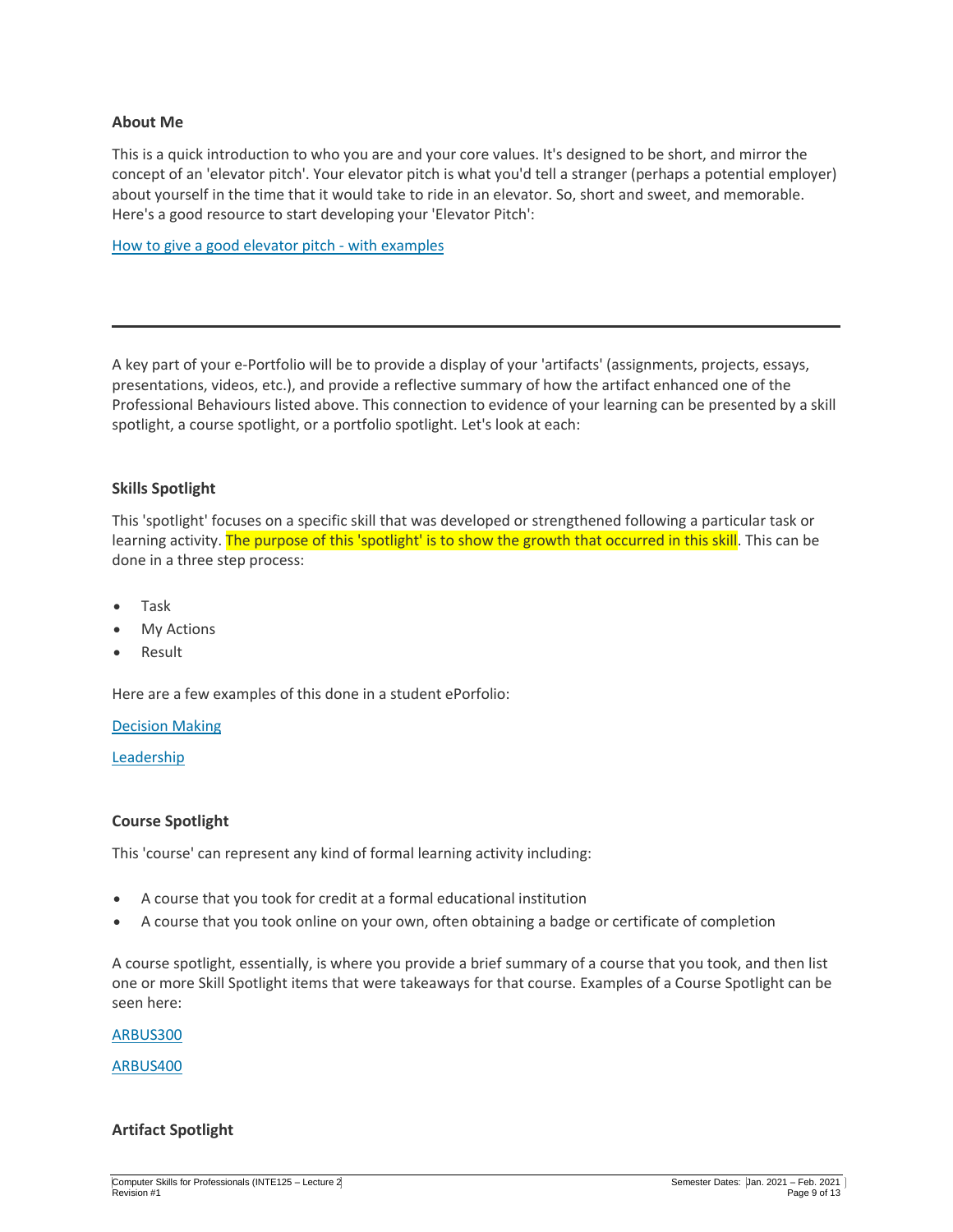The artifact spotlight is where you can showcase some of your work. This is valuable for it can give future employers and peers examples of your learning 'in action'. It also is a place where you can showcase some of the projects that you have worked hard at completing. This is your educational 'Art wall' where you can put on display all of the amazing things that you have created, learned, and reflected upon. Examples of a artifact spotlight item can be found here:

[Senior Research Project](https://daniellemcru.wixsite.com/eportfolio/ki-senior-research-project)

[The Working Centre](https://daniellejuneau.wixsite.com/watcv/modular-housing)

#### **Resume**

#### **Contact Me**

Keeping an *updated* 'Resume', and a 'Contact Me' section on your ePortfolio is a valuable way to help network yourself to potential new employers or peers. Sharing your ePortfolio with others when you are developing your network is a valuable way to showcase your talent.

#### **Putting it all together**

An example of a completed ePortfolio can be seen here:

[Danielle Cruz](https://daniellemcru.wixsite.com/eportfolio)

#### **1. Build your ePortfolio website using WIX:**

There are many website-builders — or platforms — that can be used to create an ePortfolio. Students are encouraged to use 'Wix' to complete their ePortfolio. If a student is interested in building their ePortfolio using another tool (i.e. Google Sites, Weebly, WordPress, or another web design tool), they should contact their Facilitator for approval prior to building their site. Each of these platforms have an easy-to-use interface (no coding required) and extensive support features to help you learn to navigate the technology.

The platform support pages provide tutorials, answers to common questions, informational articles, and much more. If you would like face-to-face support, contact your facilitator to arrange an onsite - walk through - in one of Columbia College's learning centre computer labs.

**Wix**

- o **[Wix Getting Started Packet](http://wp.auburn.edu/writing/wp-content/uploads/Getting-Started-with-Wix.pdf)**
- o **[Wix Homepage](https://www.wix.com/)**
- o **[Wix Support Page](https://support.wix.com/en/)**

#### **2. Include the following sections:**

o About Me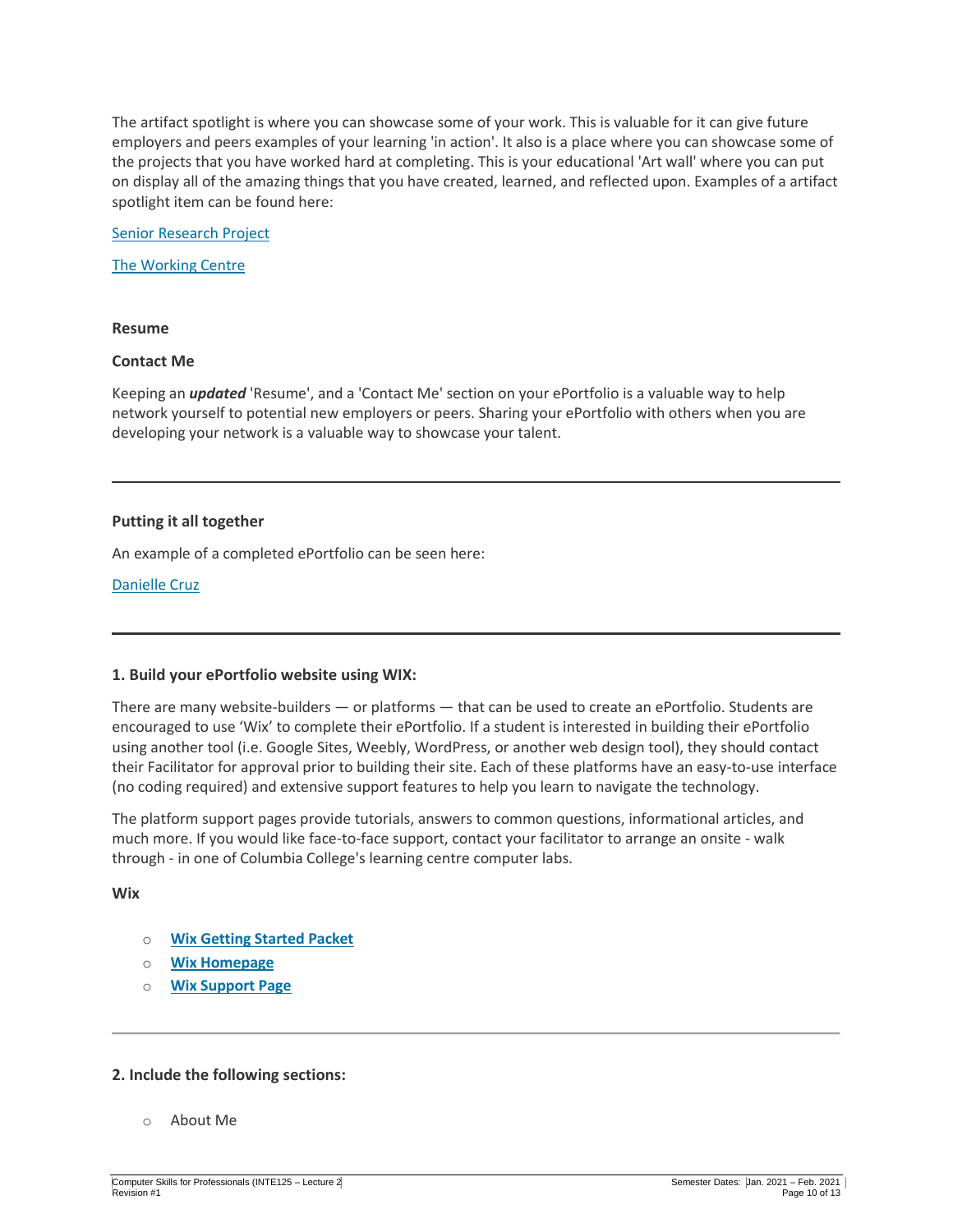- o Course Spotlight (Minimum 1 can use INTE125, ENGL110, or another course you have taken including a Microsoft Education Badge)
- o Skills Spotlights (include a minimum of 3 using the Task, My Actions, Results format)
- o Artifacts Spotlight (include a minimum of 3 artifacts, including the following)
- o A link to your LinkedIn Account (which includes the completion of the following LinkedIn Activity)
	- **E** [LinkedIn Activity](https://portal.columbia.ca/mod/page/view.php?id=48396)
- o Resume (will not be grading your resume, just include it in your ePortfolio)
- o Contact Me

#### **3. Due Date: Class 10**

Note: you are encouraged to share where you are at with your ePortfolio by class 5 so that you can get feedback and any recommendations to help you as you enter the second half of the course.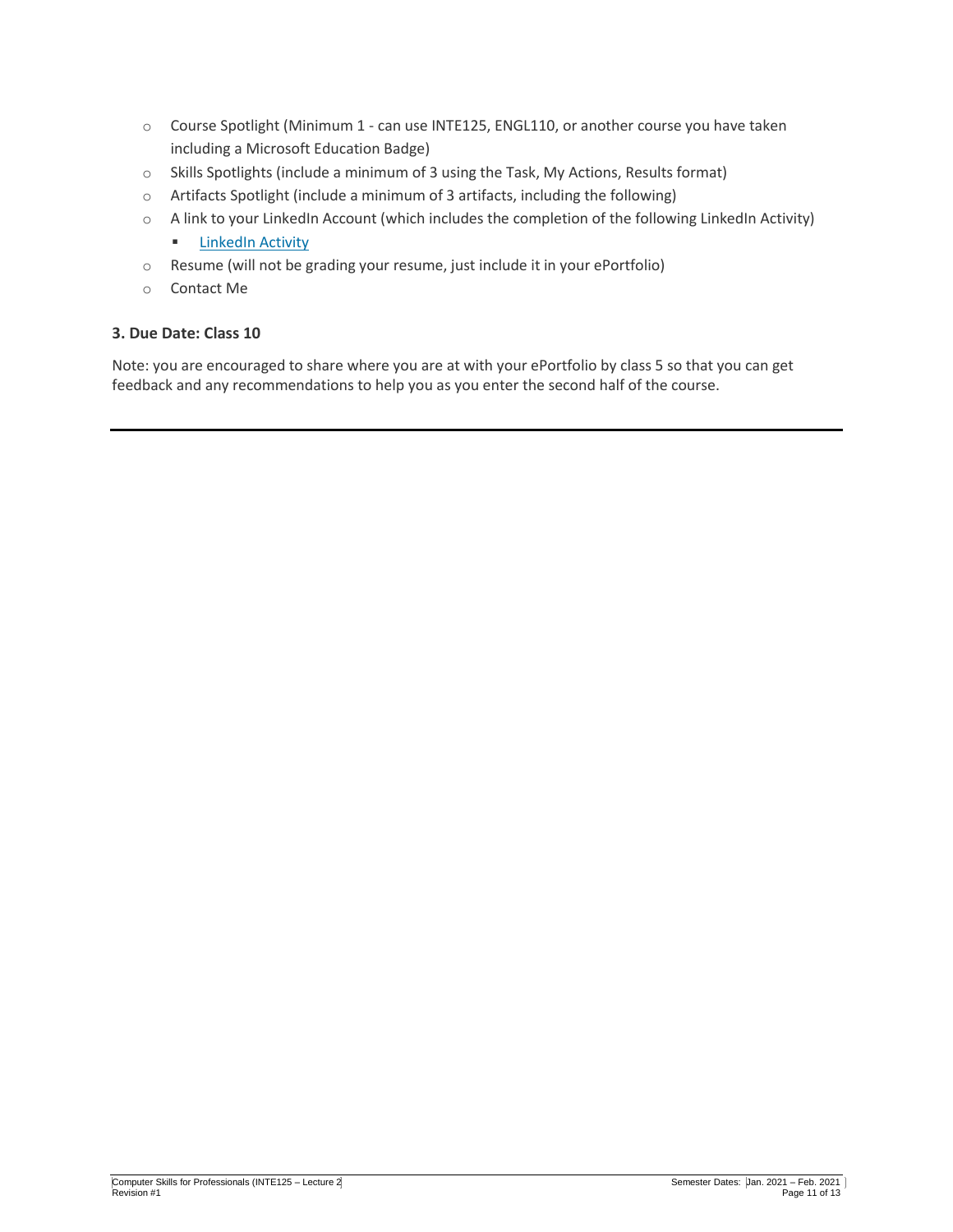# **Student Technology Blog**

#### **Due Date: Class 10 at 11:59 pm**

#### **Weight: 35%**

Students are required to create 10 blog entries of one of the following topics:

- Review of a current technology-based news article
- Review of an 'App' or other software program
- Review of a computer device, or other piece of technology
- Review of a website

Note: If you have other ideas for a blog topic that is different than the ones listed above, please contact your facilitator.

In your blog, there are a couple different approaches you can take. Consider the following two:

#### **Five W's Technology Review**

- What is the purpose of the technology/website?
- Who is the projected audience? (Can also include how many users/followers use this technology)
- When was the last time the technology/website was updated? (This can include version updates; and when did you do the review)
- Where to go? (Ie. Product review pages, website URL, etc.)
- Why would this be a useful tool in your career?

#### **Pro/Con Technology Review**

- 1. Describe the technology/website
- 2. Create a list of the advantages of this technology/website.
- 3. Create a list of the disadvantages of this technology/website.
- 4. Summarize your overall thoughts about this technology/website.
- 5. Identify how this tool would be useful in your career (or not useful)?

Individual Blog Format/Content Requirements (each blog must include):

- Appropriate Sources Used and Cited (ie. a cite or topic related to your career) (1 pt)
- Content (minimum of 250 words and contains no spelling, grammar or punctuation errors) (1 pt)
- Impact on industry and/or career path is addressed and relevant. (1 pt)
- Overall format and professional display of your Blogs (1 pt)

Students can do their blog using one more of the following:

- Their personal blog website / ePortfolio (to be discussed in class)
- Microsoft Sway
- Powerpoint